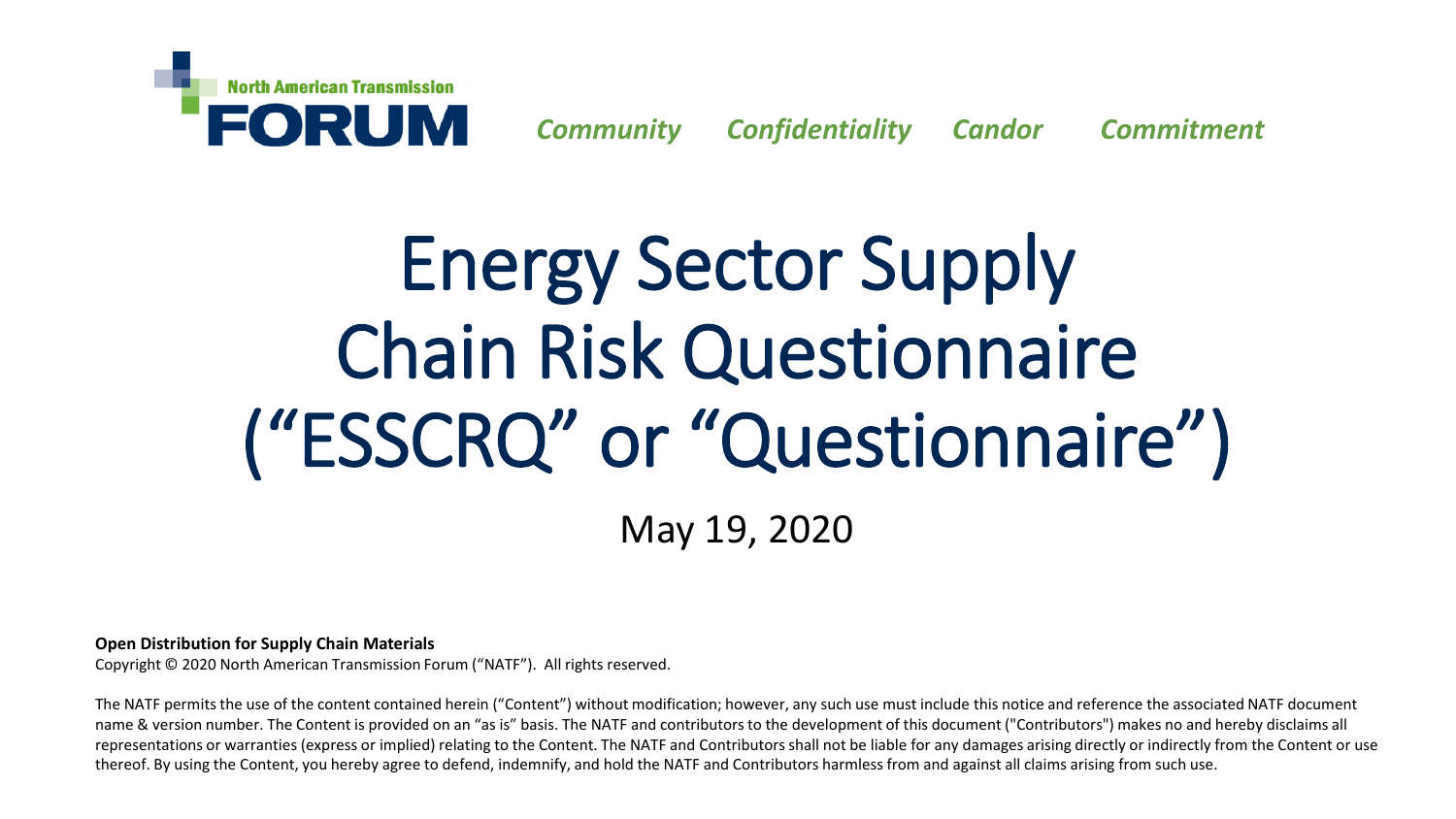## Agenda

- Current Environment
- Development of Questionnaire
- How Questionnaire fits into the NATF and Industry Organizations Supply Chain Activities
- Overview of the Questionnaire
- Next Steps
- Take-aways

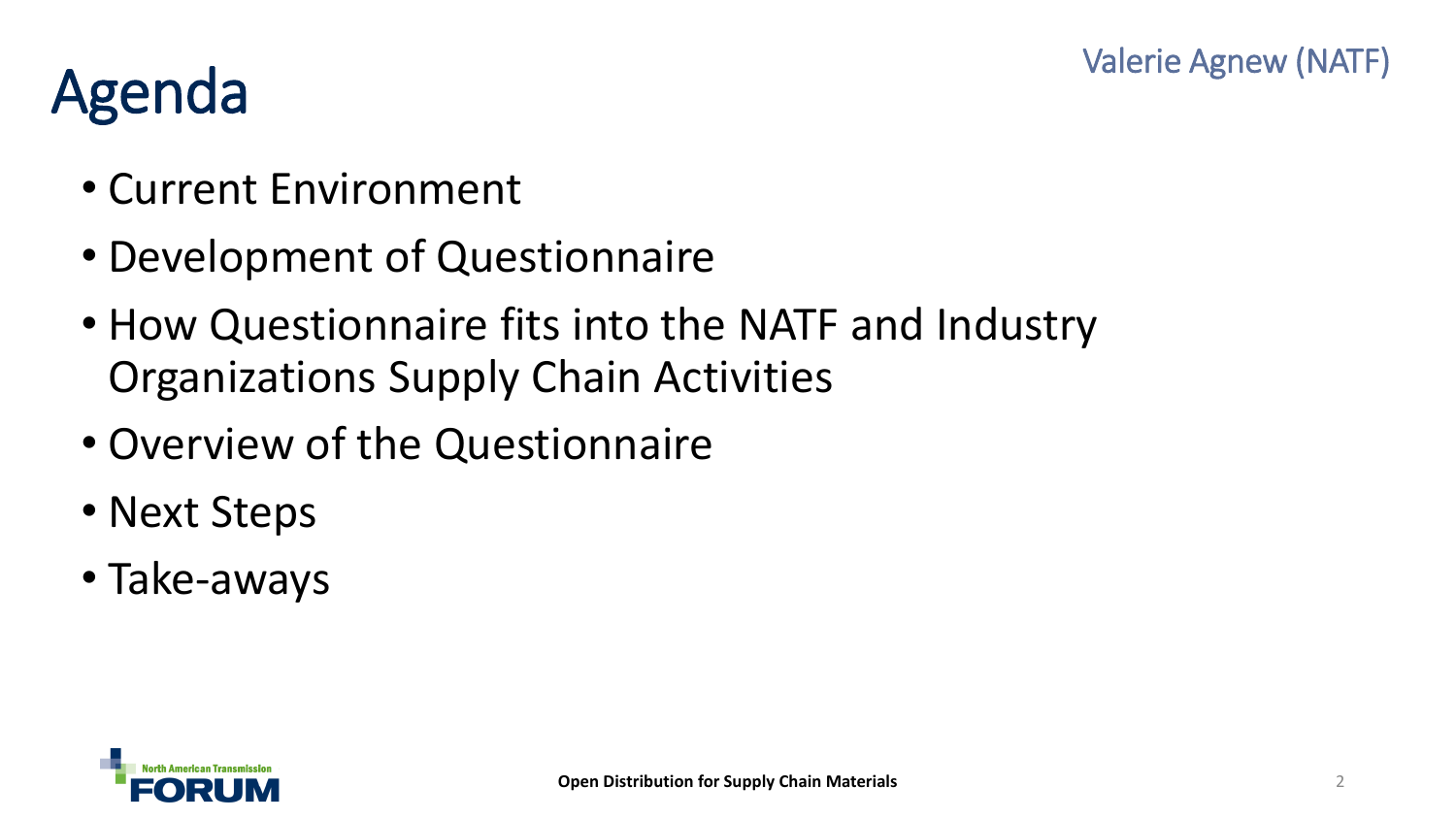## Current Landscape

- Adoption of cloud technologies has increased
- Large amounts of data are sent out to third parties for operational, regulatory, and economic reasons
- Hundreds of risk assessment performed per year
- Regulators and private industry are looking for ways to manage the growing supply chain cybersecurity risk
- New mandatory standard requirements have been approved and more regulation forthcoming
- Inconsistency of assessments between and within organizations

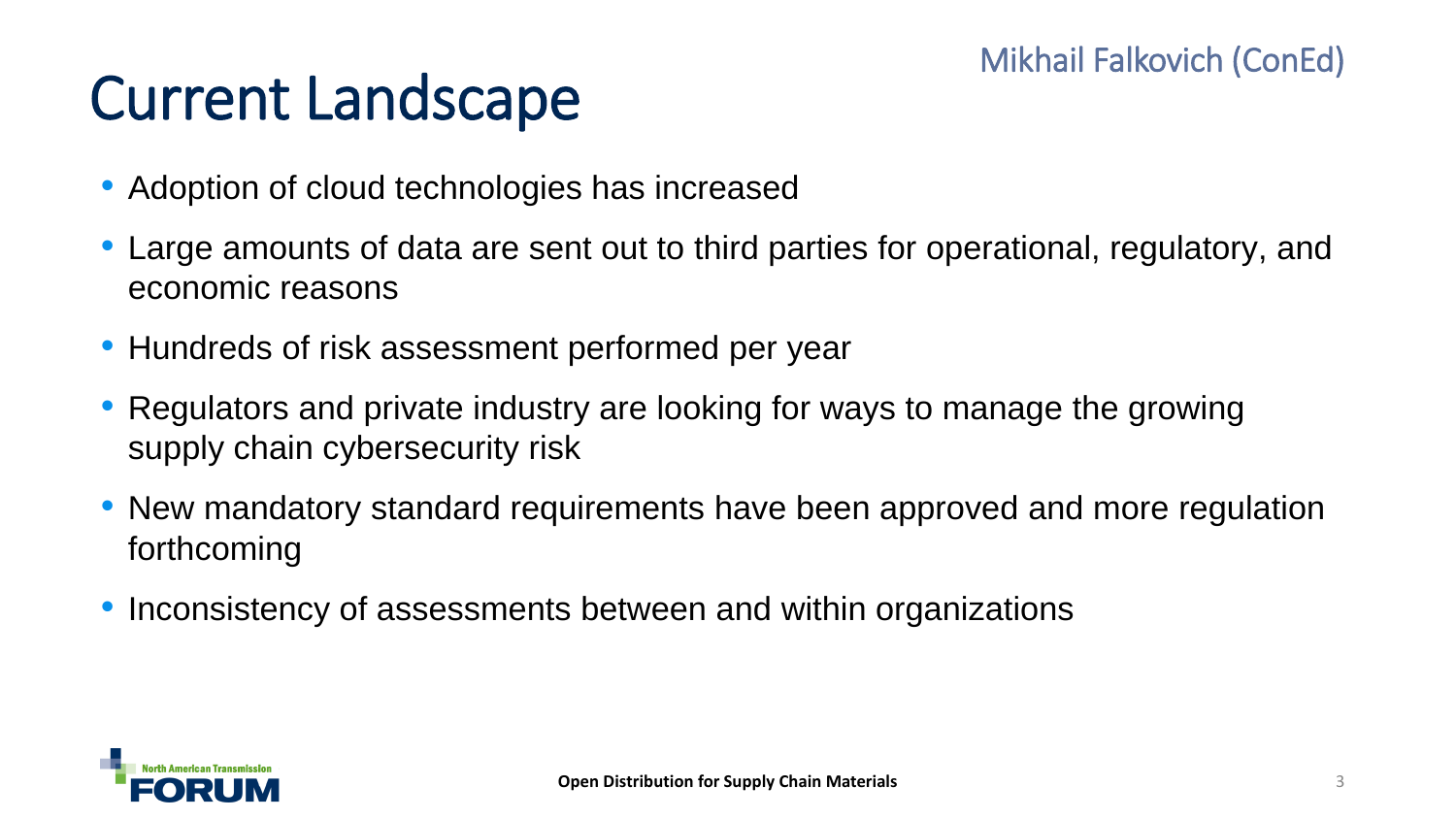## Trending of Cybersecurity Risk Assessments

- Supply chain and third-party cybersecurity risk is growing
- Number of risk assessments is doubling year over year
- Companies are adding resources to support risk mitigation activities
- Supply Chain Risk Management standard (CIP-013) compliance programs are being developed



Mikhail Falkovich (ConEd)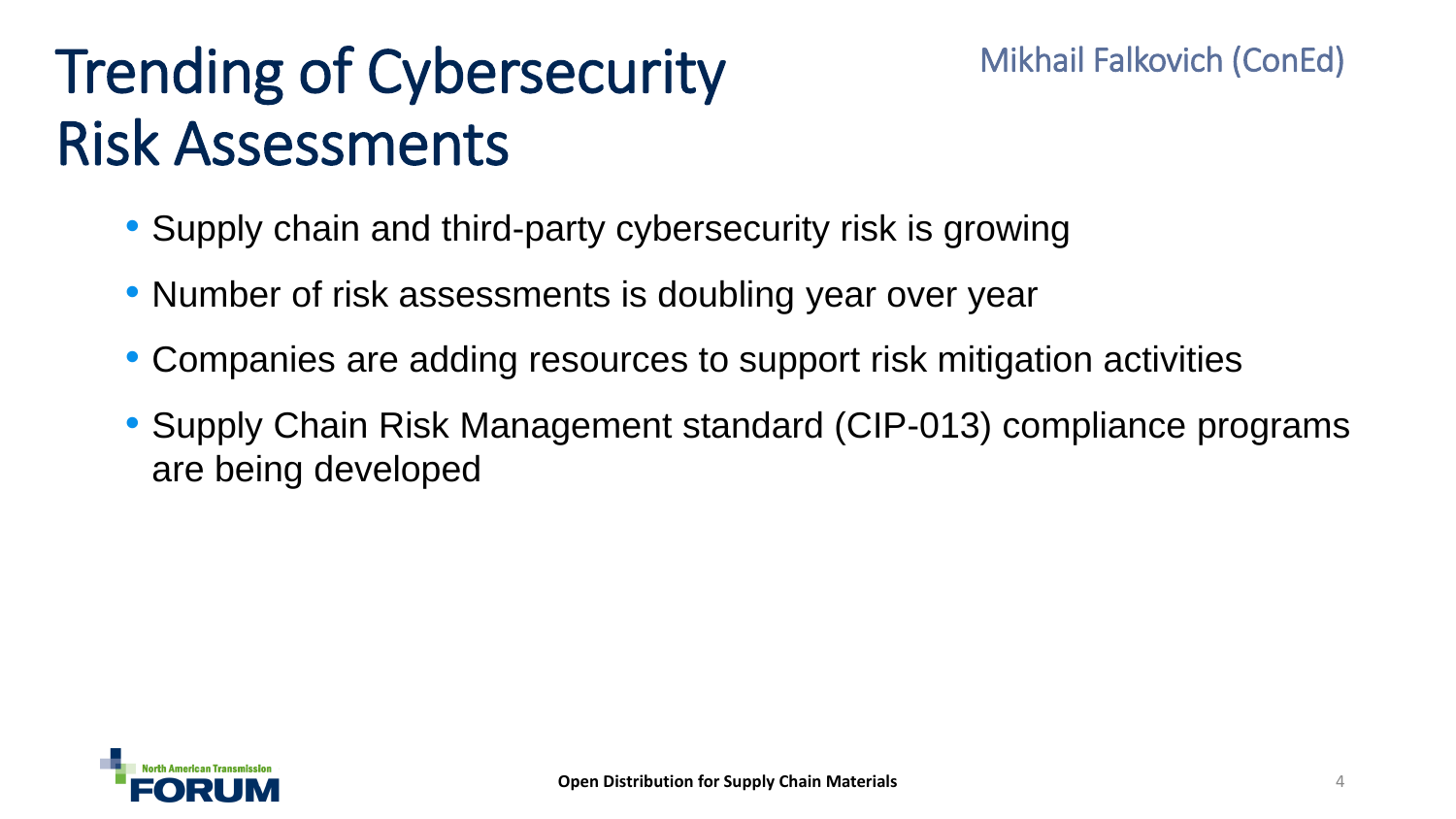## The Energy Sector Supply Chain Risk Questionnaire

#### Mikhail Falkovich (ConEd)

How the Questionnaire was developed

- ConEd Working Group
- NATF and Industry Organizations

### Value Proposition

- Multiple entities within the sector worked to develop a single, common questionnaire to gain the following benefits:
	- Detailed and Consistent approach to supply chain cyber risk assessment
	- Cybersecurity risk management specifically for Energy Sector
	- Increased effectiveness and speed of supplier risk assessments
	- Meeting NATF Criteria
	- Meets regulatory requirements

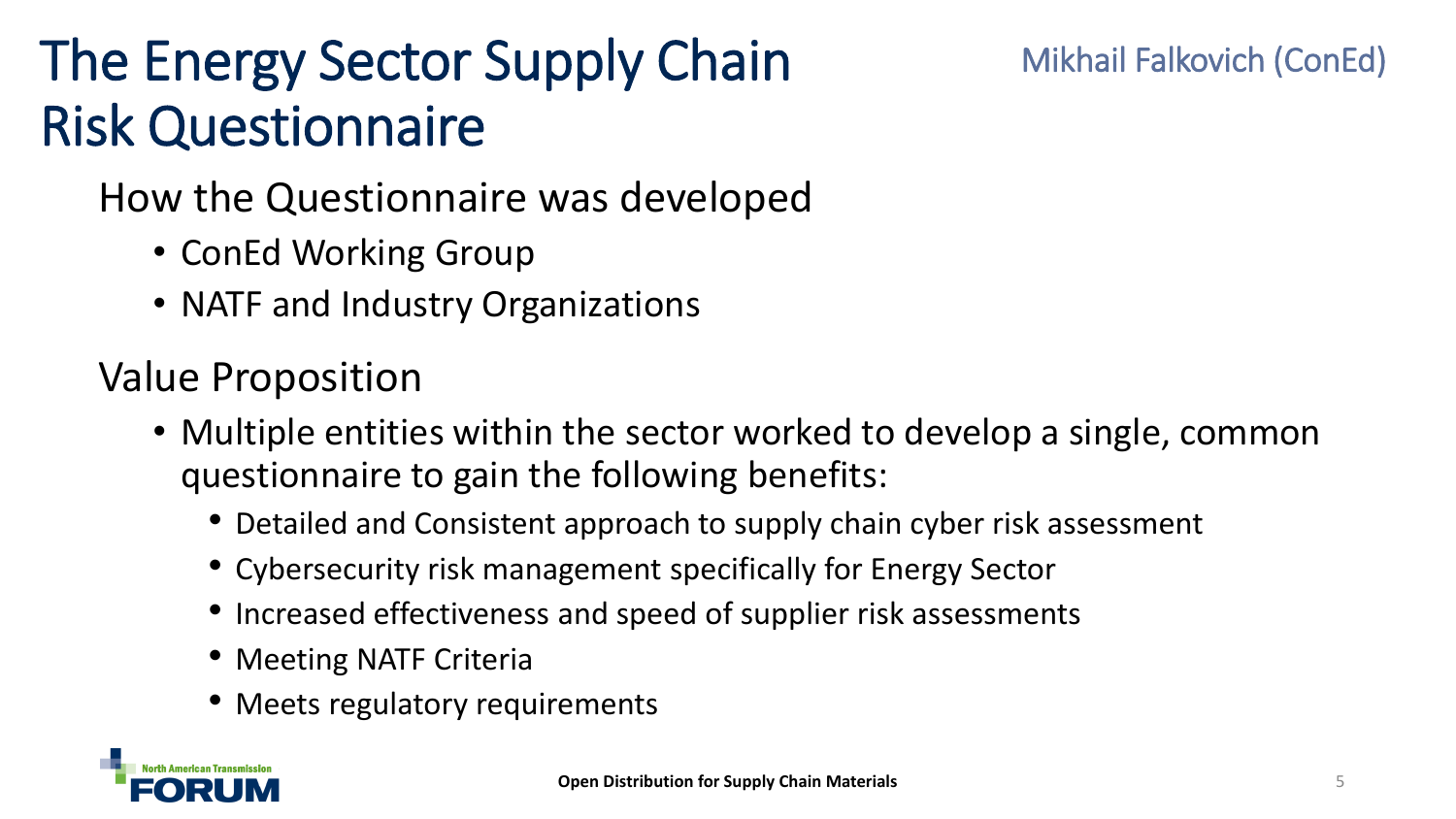## Contributing Companies

James Chuber (Duke) Shannon Hammett (Southern Company) Jake Strickler (PwC)

American Electric Power Con Edison DTE Energy Duke Eversource

Nebraska Public Power District

New York Power Authority PJM Price Waterhouse Cooper Southern California Edison Southern Company Xcel Energy

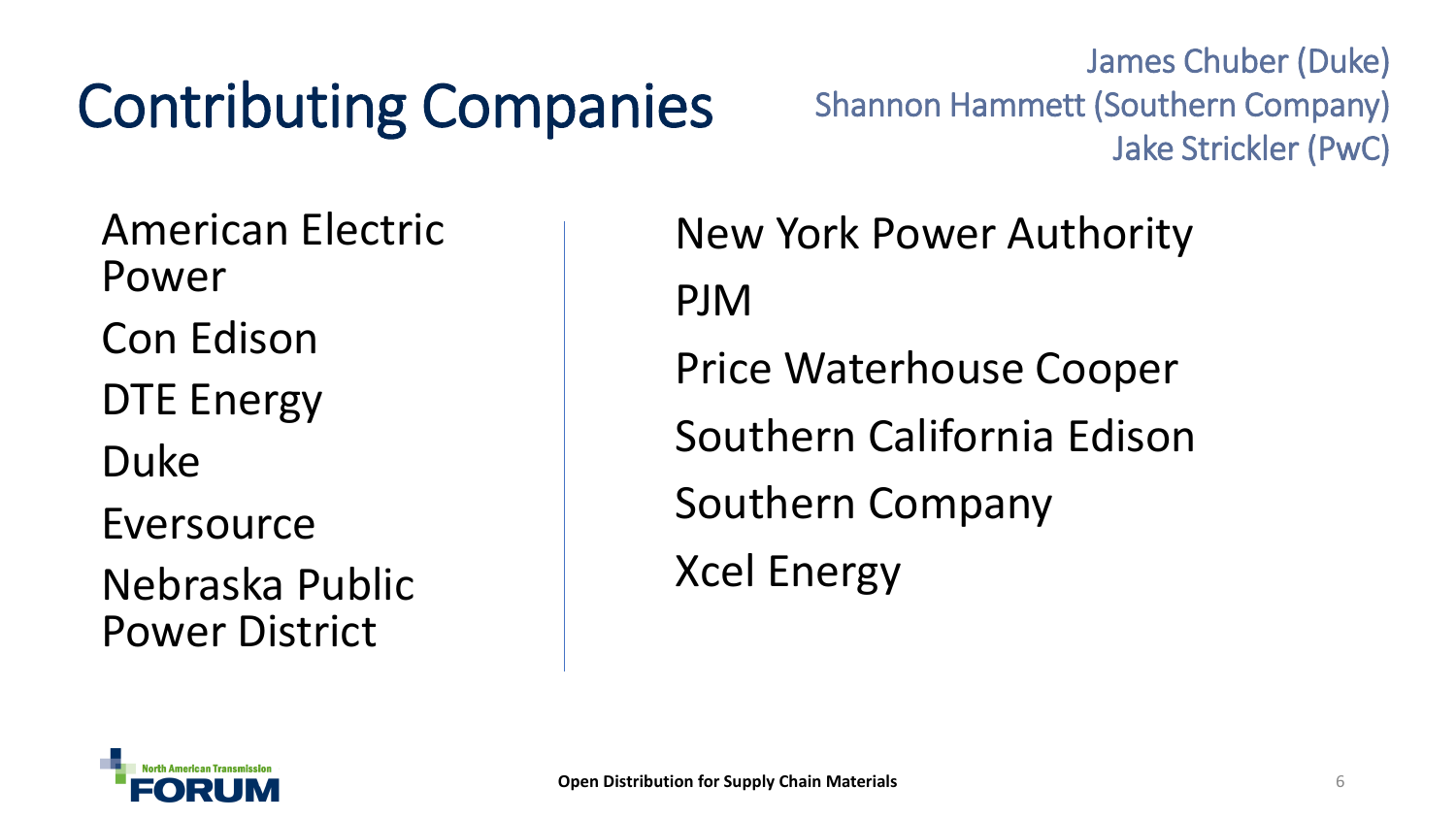#### Tony Eddleman (NPPD)

## NATF and Industry Organizations' Supply Chain Activities

- NATF Criteria
- NATF Questionnaire
- Supplier Assessment Model
	- Model anticipated the development of a Questionnaire

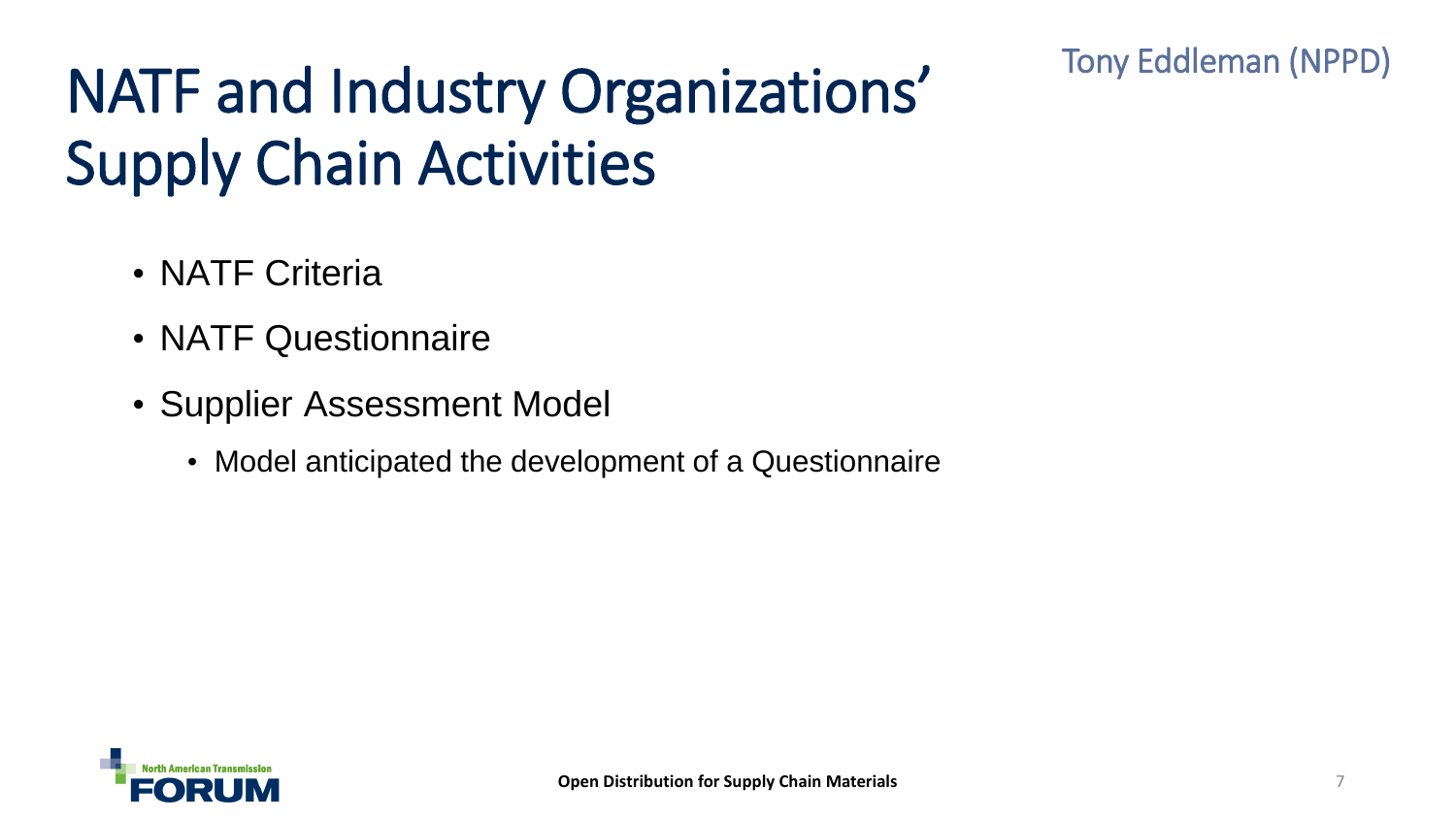## Industry Organization Team Members

#### **Organizations, Forums and Working Groups**

- APPA
- ConEd Working Group
- EEI
- LPPC
- NAESB
- NAGF
- NATF
- NRECA
- SCWG/CIPC
- TAPS

#### **Suppliers**

- ABB
- GE Grid Software **Solutions**
- OSI
- Schneider Electric
- Schweitzer Engineering
- Siemens Industry, Inc.

#### **Third-Party Assessors**

Tony Eddleman (NPPD)

- Deloitte
- Ernst & Young
- KPMG LLP
- PWC

**Vendor Organizations for support products or services**

- EPRI
- Fortress/A2V

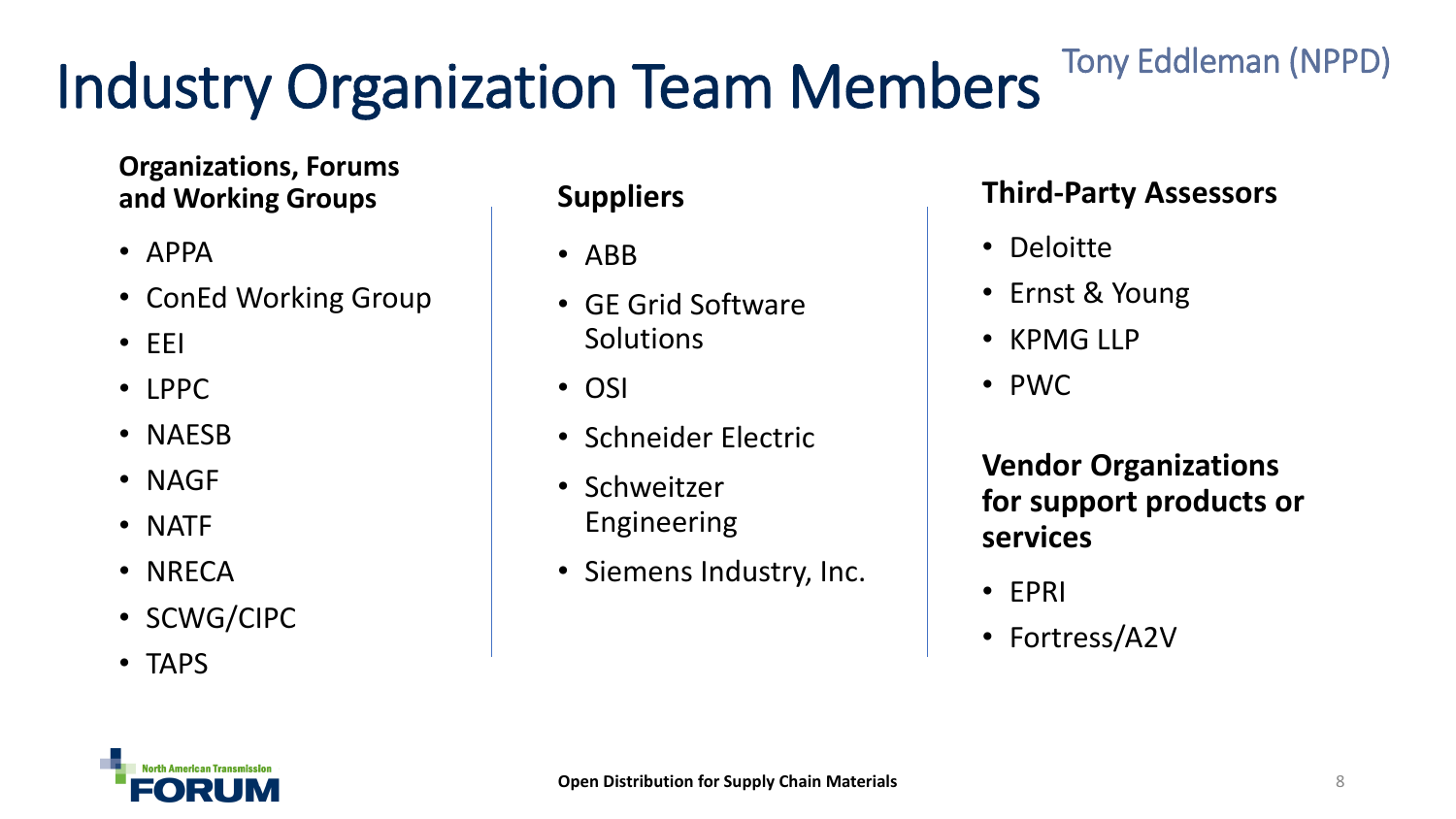### **Process Overview**

#### Tony Eddleman (NPPD)



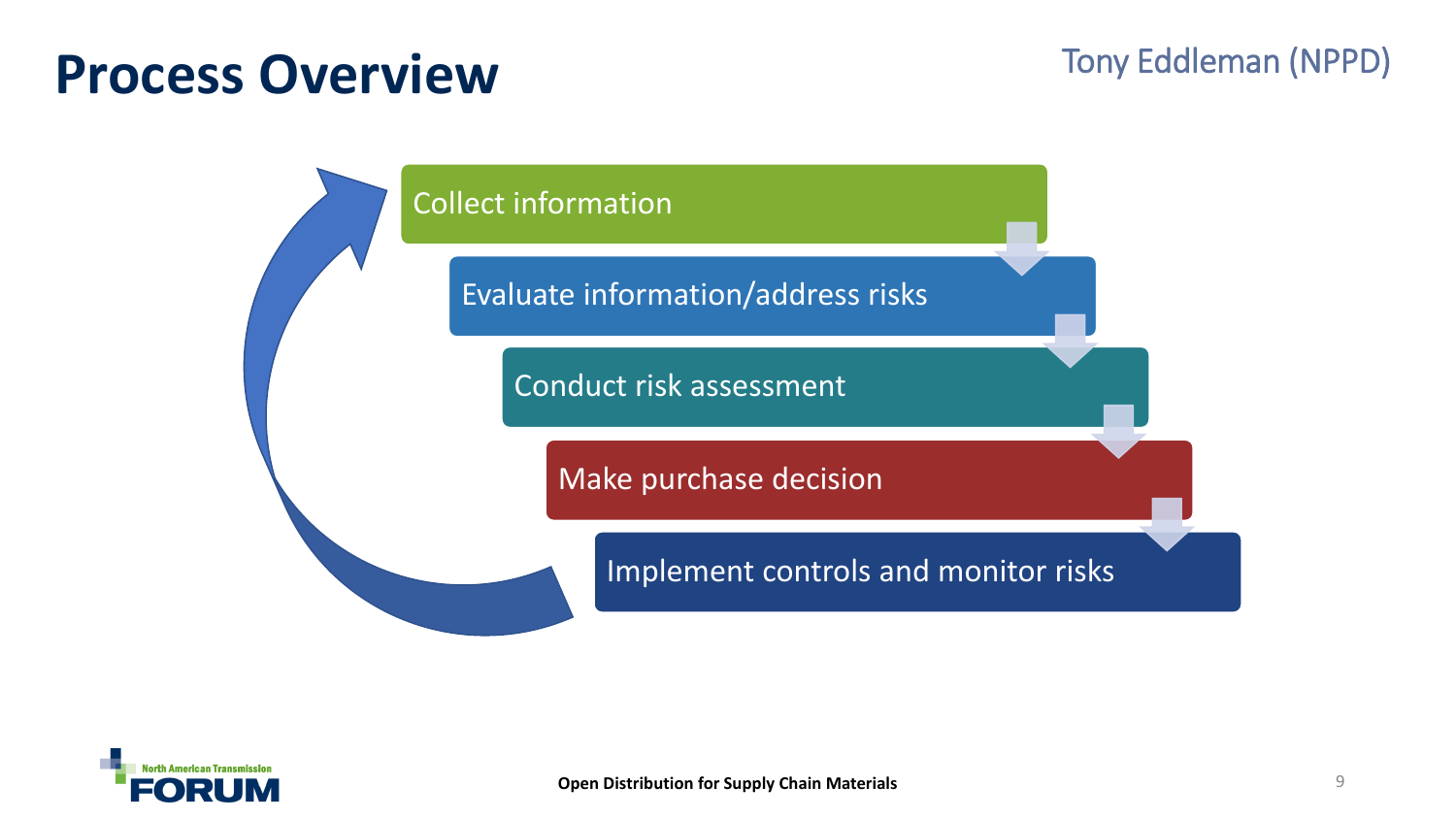## Questionnaire supports Collect and Evaluate Steps



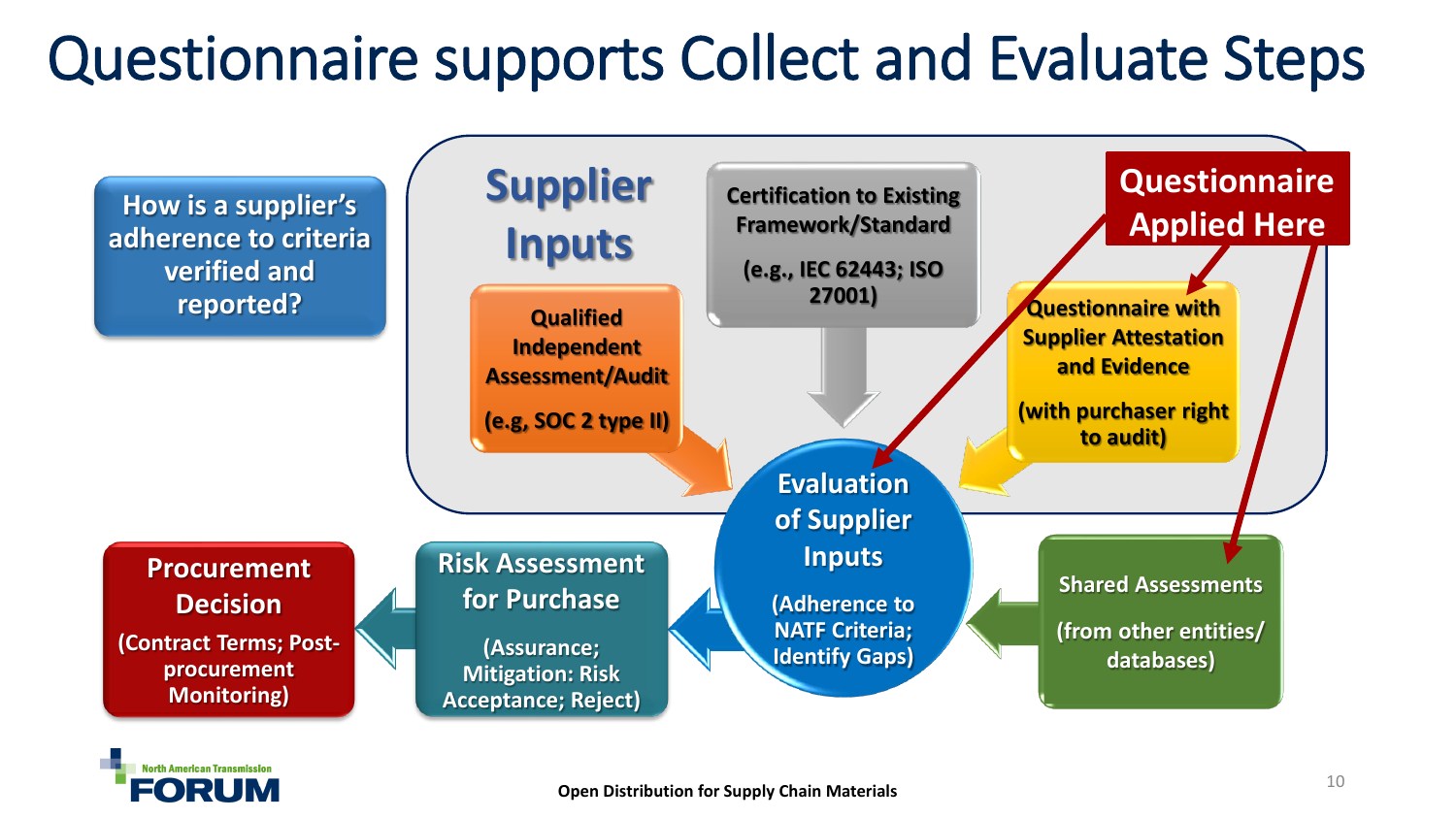### **May 1 Executive Order**

#### [Executive Order \(EO\) 13920, "Securing the United States Bulk-Power System"](https://www.whitehouse.gov/presidential-actions/executive-order-securing-united-states-bulk-power-system/)

• Authorizes U.S. Secretary of Energy to work with the Cabinet and the energy industry to secure America's bulk-power system (BPS).

Four Pillars

- *1. Prohibit foreign adversaries from providing products where there is a risk that relates to national security*
- *2. Establishes the ability for a pre-qualification for suppliers (criteria)*
- *3. Identifying things on the system that are at risk today*
- *4. Establishment of a Task Force*

DOE Summary of Executive Order, FAQ, and related reference documents: <https://www.energy.gov/oe/bulkpowersystemexecutiveorder>

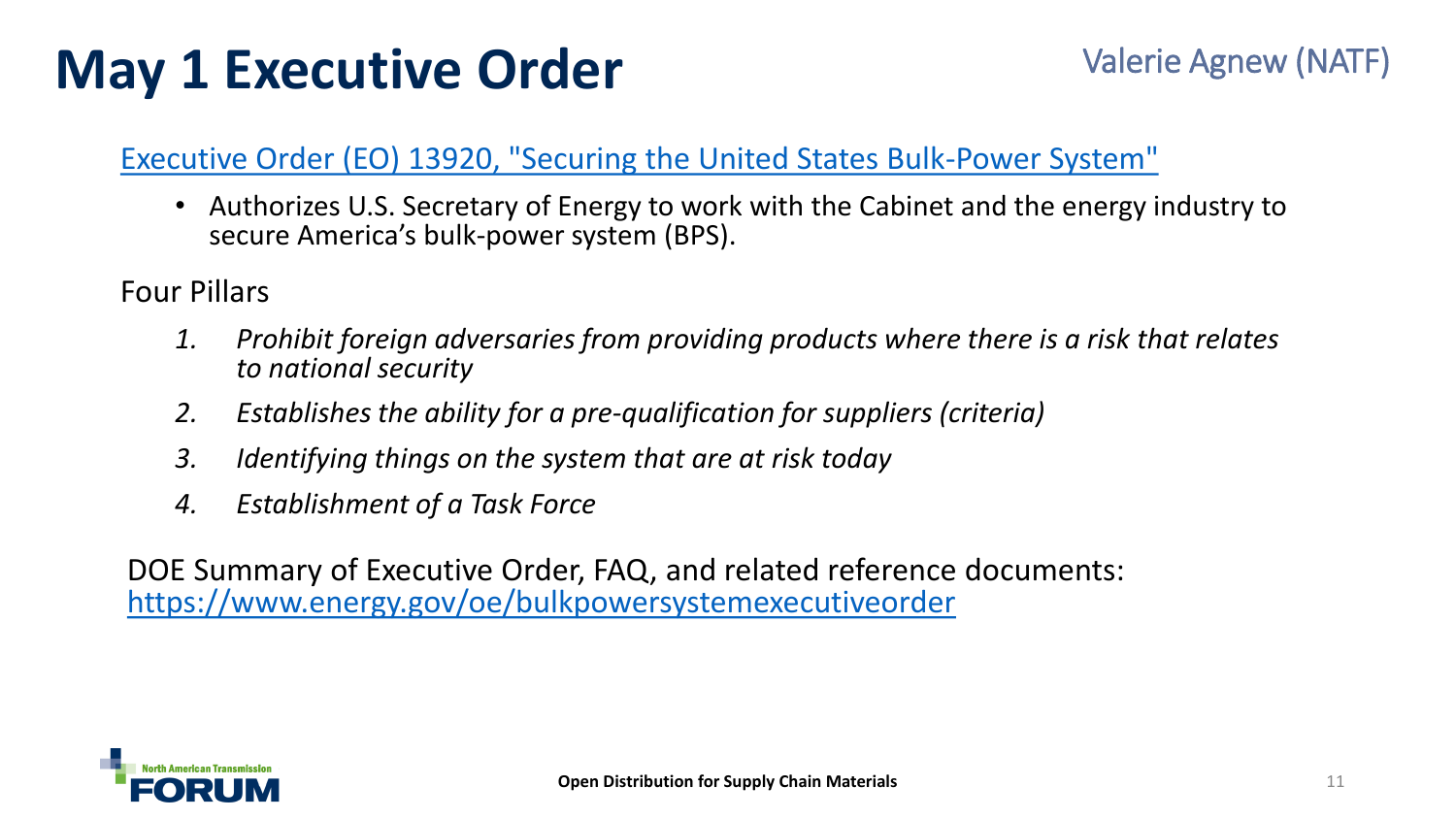### **Possible Process with EO Criteria**

#### Valerie Agnew (NATF)

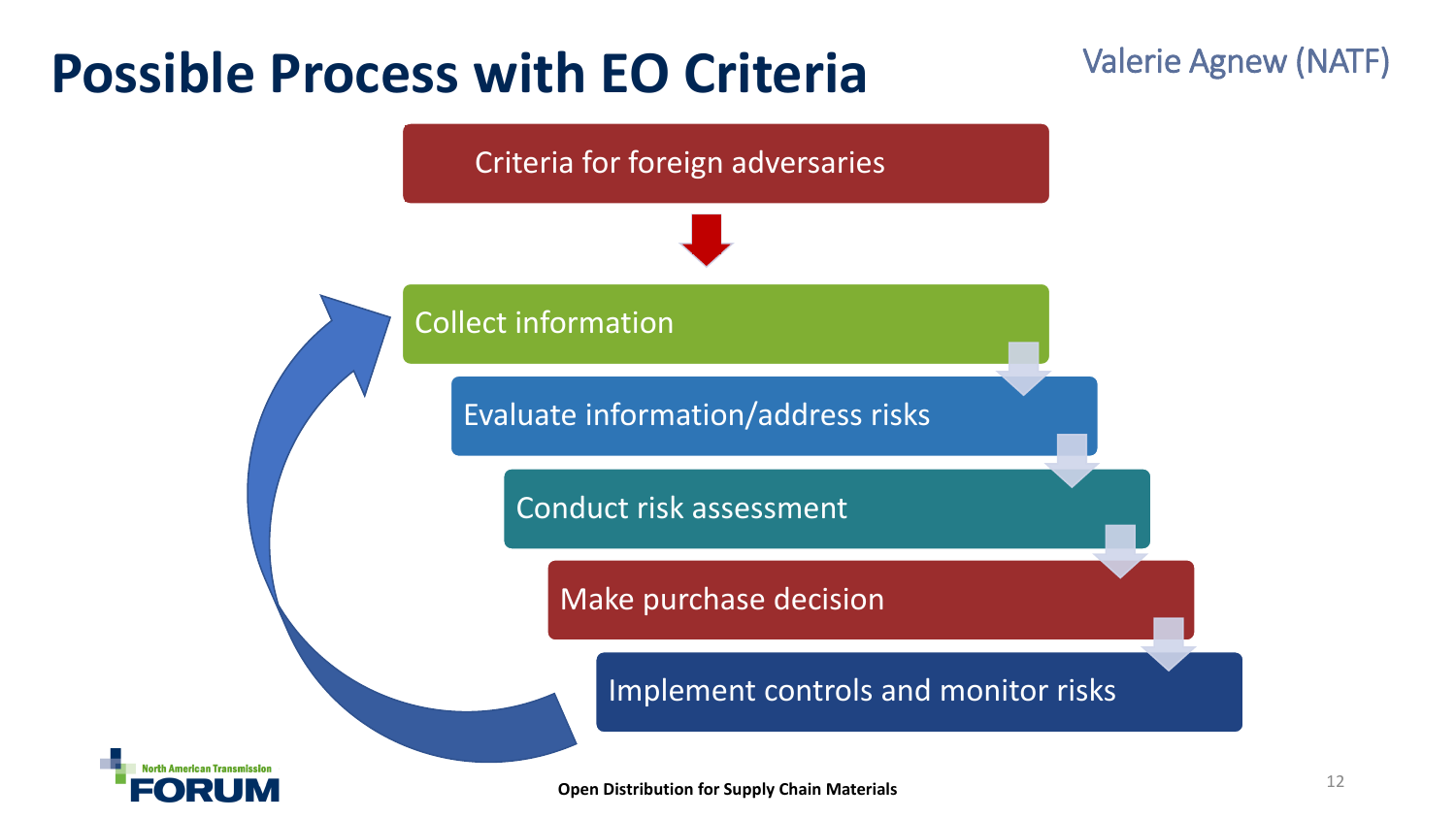## Questionnaire Overview

- Approximately 200 questions
- Three responses per question:
	- Supplier Corporate Systems, Supplier Product, Product Development Systems
- Twelve categories:

| <b>Company Overview</b>                       | <b>Identity &amp; Access Management</b>                       |
|-----------------------------------------------|---------------------------------------------------------------|
| <b>Change &amp; Configuration Management</b>  | <b>Mobile Devices &amp; Applications</b>                      |
| <b>Cybersecurity Program Management</b>       | <b>Risk Management</b>                                        |
| <b>Cybersecurity Tools &amp; Architecture</b> | <b>Supply Chain &amp; External Dependencies</b><br>Management |
| <b>Data Protection</b>                        | <b>Vulnerability Management</b>                               |
| Event & Incident Response                     | <b>Workforce Management</b>                                   |

• Formatted and unformatted versions

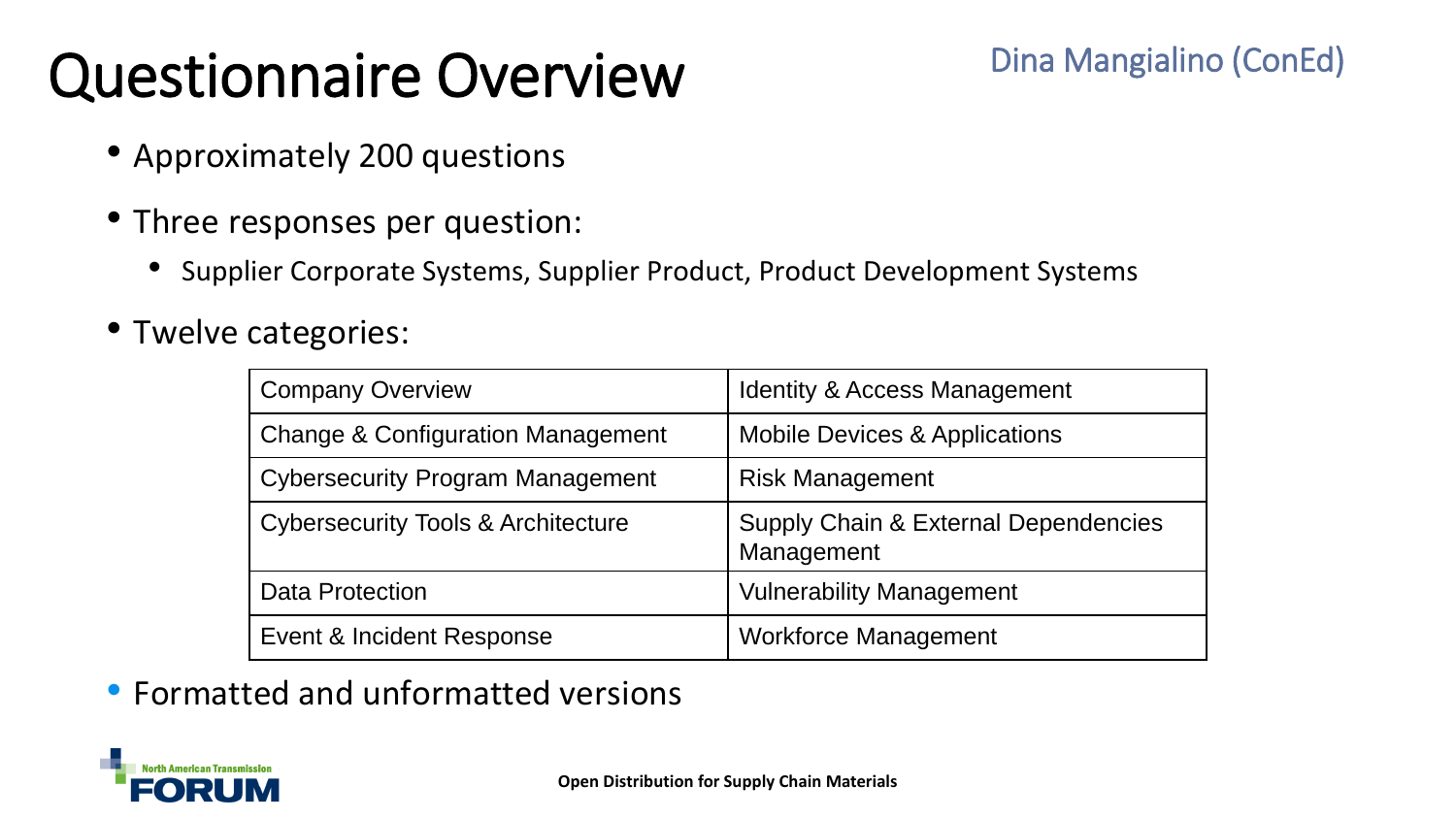#### Questionnaire Mapping to NATF Criteria Tony Eddleman (NPPD)

All questions provide support information for the NATF Criteria; the key supporting questions are identified

|         | Energy Sector Supply Chain Risk Questionnaire - Unformatted                                                                                                                                                                                                                                                                                                                                                                               |                                                       |            |    |                                                                       | Version 1.0                                                                                                                                                                           | <b>Published</b><br>5/8/2020 |                                                                    |
|---------|-------------------------------------------------------------------------------------------------------------------------------------------------------------------------------------------------------------------------------------------------------------------------------------------------------------------------------------------------------------------------------------------------------------------------------------------|-------------------------------------------------------|------------|----|-----------------------------------------------------------------------|---------------------------------------------------------------------------------------------------------------------------------------------------------------------------------------|------------------------------|--------------------------------------------------------------------|
| IAM-30  | Do you have process(es) and procedure(s) documented, and currently followed, that<br>require a review and update of the access-list(s) for privileged accounts?                                                                                                                                                                                                                                                                           |                                                       |            |    |                                                                       |                                                                                                                                                                                       |                              |                                                                    |
|         | <b>Cybersecurity Program Management</b>                                                                                                                                                                                                                                                                                                                                                                                                   | <b>Supplier</b><br><b>Corporate</b><br><b>Systems</b> | ier<br>r#. | ct | Suppi Produ Additio<br>nal<br><b>Produ Devel Inform</b><br>onmo ation | <b>GUIN</b>                                                                                                                                                                           | <b>NATF Criteria</b>         | <b>Primary or</b><br><b>Supporting for</b><br><b>NATF Criteria</b> |
| CSPM-01 | Do you have a business continuity plan (BCP) to support ongoing operations of your<br>systems and scope of equipment and/or services provided to the entity?                                                                                                                                                                                                                                                                              |                                                       |            |    |                                                                       |                                                                                                                                                                                       | 21                           | Primary (21)<br>Supports (44)                                      |
| CSPM-02 | Are all components of the BCP reviewed at least annually and updated as needed to<br>reflect change?                                                                                                                                                                                                                                                                                                                                      |                                                       |            |    |                                                                       |                                                                                                                                                                                       |                              | Supports (21)                                                      |
| CSPM-03 | Has your BCP been tested in the last year?                                                                                                                                                                                                                                                                                                                                                                                                |                                                       |            |    |                                                                       |                                                                                                                                                                                       |                              |                                                                    |
| CSPM-04 | $\big\lceil$ Does your organization have a data privacy policy that applies to your computing<br>sustems?                                                                                                                                                                                                                                                                                                                                 |                                                       |            |    |                                                                       |                                                                                                                                                                                       |                              | Supports (38)                                                      |
| CSPM-05 | Have overall system and/or application architecture diagrams, including a full description<br>of the data communications architecture, been developed and documented for the<br>product(s) and/or service(s) being purchased?                                                                                                                                                                                                             |                                                       |            |    |                                                                       |                                                                                                                                                                                       |                              | Supports (56)                                                      |
| CSPM-06 | Do you have a media handling process (that is documented and currently implemented),<br>including end-of-life, repurposing, and data sanitization procedures?                                                                                                                                                                                                                                                                             |                                                       |            |    |                                                                       |                                                                                                                                                                                       | 40                           | Primary (40)<br>Supports (2)                                       |
| CSPM-07 | Does your information protection program include secure deletion (e.g.,<br>degaussing/oryptographic wiping) or destruction of sensitive data, including archived or<br>backed-up data?                                                                                                                                                                                                                                                    |                                                       |            |    |                                                                       |                                                                                                                                                                                       | 46                           | Primary (46)                                                       |
| CSPM-08 | $\vert$ Do you have third-party assessment(s) and/or certification(s) you have conducted to<br>assess your cybersecurity practices? If yes, please describe the assessment or<br>certification, date last completed, and frequency of re-assessment in the Additional<br>Information column.                                                                                                                                              |                                                       |            |    |                                                                       | Provide the findings reports from third-party<br>verifications conducted for cyber security<br>frameworks (provide the two most recent reports<br>for each cyber security framework). | 24                           | Primary (24)                                                       |
| CSPM-09 | Do you establish and maintain a security program for the your environment, including<br>implemented processes to approve software, patches, and firmware prior to installation,<br>as well as to verify the integrity and authenticity of the software, patches and firmware<br>relevant to any technologies or equipment used in the development, manufacturing,<br>testing, assembly, and distribution of the product(s) or service(s)? |                                                       |            |    |                                                                       |                                                                                                                                                                                       | 54                           | Primary (54)                                                       |

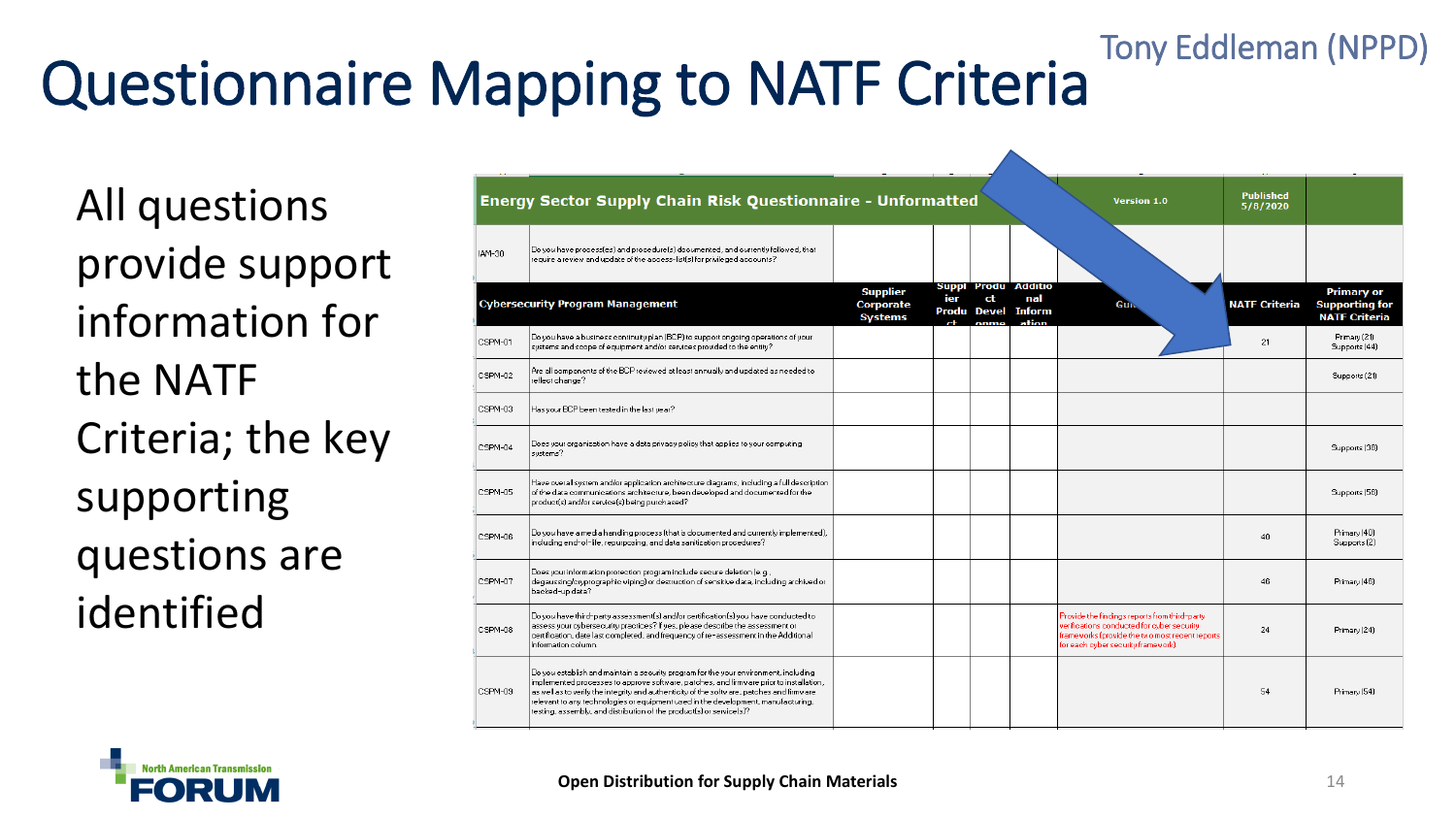### NATF-hosted Industry Organizations Web Page Tony Eddleman (NPPD)

#### Link:

[https://www.natf.net](https://www.natf.net/industry-initiatives/supply-chain-industry-coordination) /industryinitiatives/supplychain-industrycoordination

**Questionnaire** 

**NATE** Criteria

Model



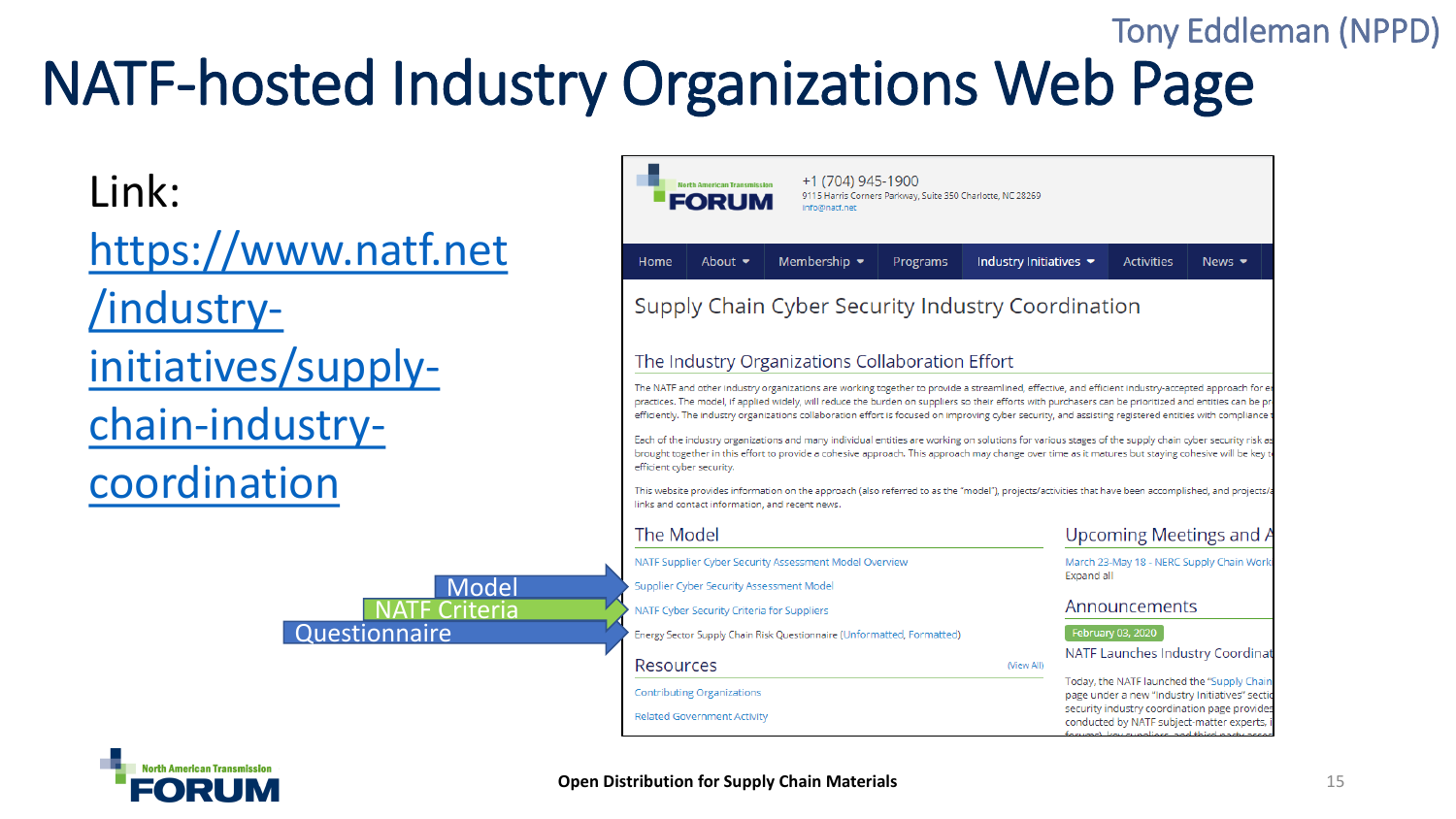## Next Steps

#### Mikhail Falkovich (ConEd) Ken Keels (NATF)

#### Converge industry to a set of effective and efficient questions

- Reduction in number of questions
- Questions pertain to what information entities are using in their supplier evaluations

#### Use existing frameworks when available

- Criteria is mapped
- Questionnaire to be mapped

#### NATF will manage Questionnaire

- Living document
- Industry inputs for modification
- Provide feedback to [supplychain@natf.net](mailto:supplychain@natf.net)

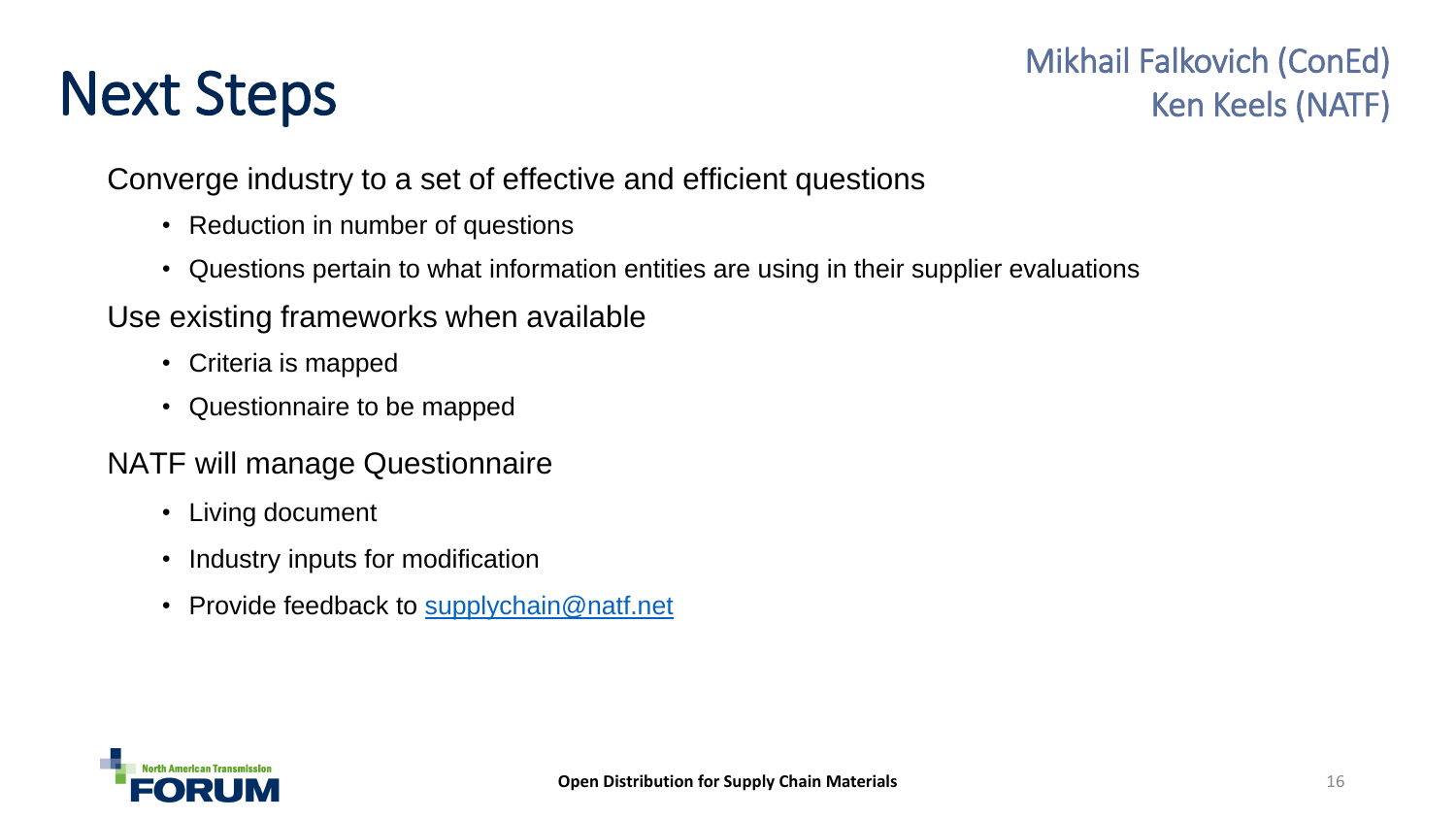## Take-aways

#### **The Questionnaire is available for your use**

- The Questionnaire and NATF Criteria obtain information regarding a supplier's cyber security practices
- Entities will need to conduct a supplier evaluation using the information
- Supplier evaluation does not determine an entity's purchase decision; it is one input into an entity's risk assessment

#### **The Questionnaire is a step forward for industry convergence on what information is needed from suppliers**

• The Questionnaire and NATF Criteria are living documents and will be updated as industry learns more about what information is necessary and used in their supplier evaluations